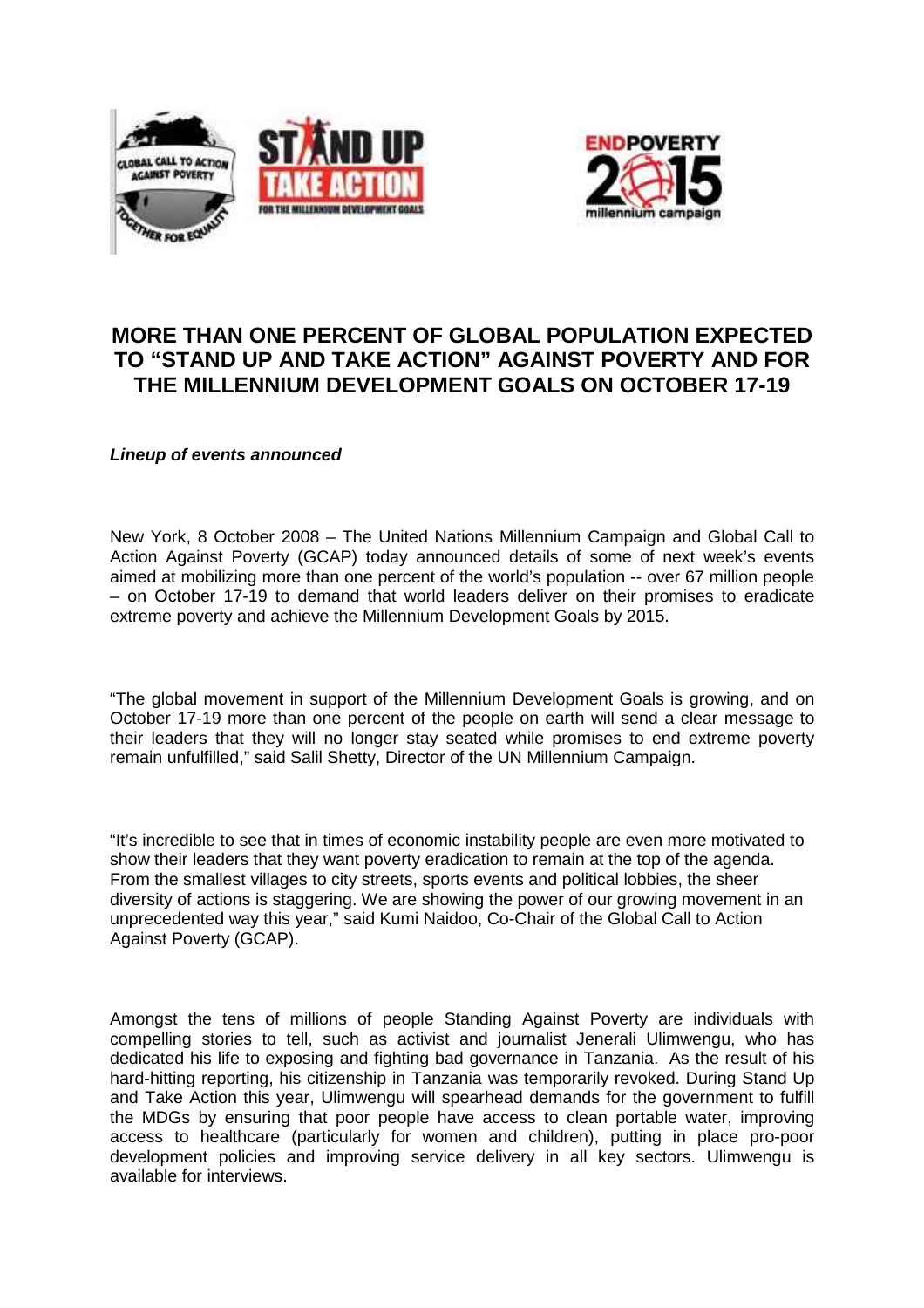Also Standing Against Poverty and available for interviews is James Njoroge Gitau, who lives in the Kariobangi slums in Kenya, surviving on less than one dollar a day. Gitau has mobilized more than 100 schools and churches to Stand Against Poverty and is organizing a medical camp to care for sick people in his community. Gitau is calling on his government to put in place pro-poor policies, stop corruption and allocate resources for programs for the poor.

In Madhya Pradesh, Bhopal, India, Yogesh Jain will once again Stand Against Poverty. Last year, Mr. Jain mobilized more than 200,000 people to Stand Up in protest of the districts' lack of healthcare, clean drinking water and resources for education. As a result of the massive mobilization, government officials conducted surprise inspections which resulted in the allocation of funding for infrastructure repairs and the allotment of government land for school construction.

In Badarpur Khadar, a village 15 km from Delhi, India, with no electricity, water, sanitation or health facilities, members of the National Conference of Dalit Organizations will open a school in a tent on October 18, providing local children with the opportunity to attend school in their village for the first time. Organizers will Stand Up to demand better resources from the Indian government.

# **"Stand Up and Take Action" events include:**

# **Africa**

In **Lagos, Nigeria**, 100,000 people are expected to gather on October 17-19 for a concert by Femi Kuti to commemorate the life of renowned Nigerian Musician Fela Kuti and demand that the government pay closer attention to the country's poor people by investing more petro dollars in education, healthcare and other pro-poor development programs.

In **Pretoria, South Africa** on October 17, an expected 5,000 campaigners led by the workers' trade union COSATU and the South Africa Council of Churches will march to Union Buildings, the official seat of government in South Africa, to demand guaranteed state social security schemes covering all children under eighteen. They will also call for the abolition of the value added tax on basic foodstuffs, the abolition of user fees on water, and the ratification of the UN Convention on Economic, Social and Cultural Rights.

In **Harare, Zimbabwe**, 5,000 people are expected to gather when Pastor G and Victor Kunonga perform at "Do the Right Thing" on October 18 to call on the government to improve service delivery in health, water and sanitation. Using the case of Chitungwiza, a heavily populated dormitory town of Harare with an estimated population of 1 million, the groups participating in the campaign are arguing that years of neglect of the water system and the government's failure to provide safe drinking water has led to outbreaks of cholera and other related diseases.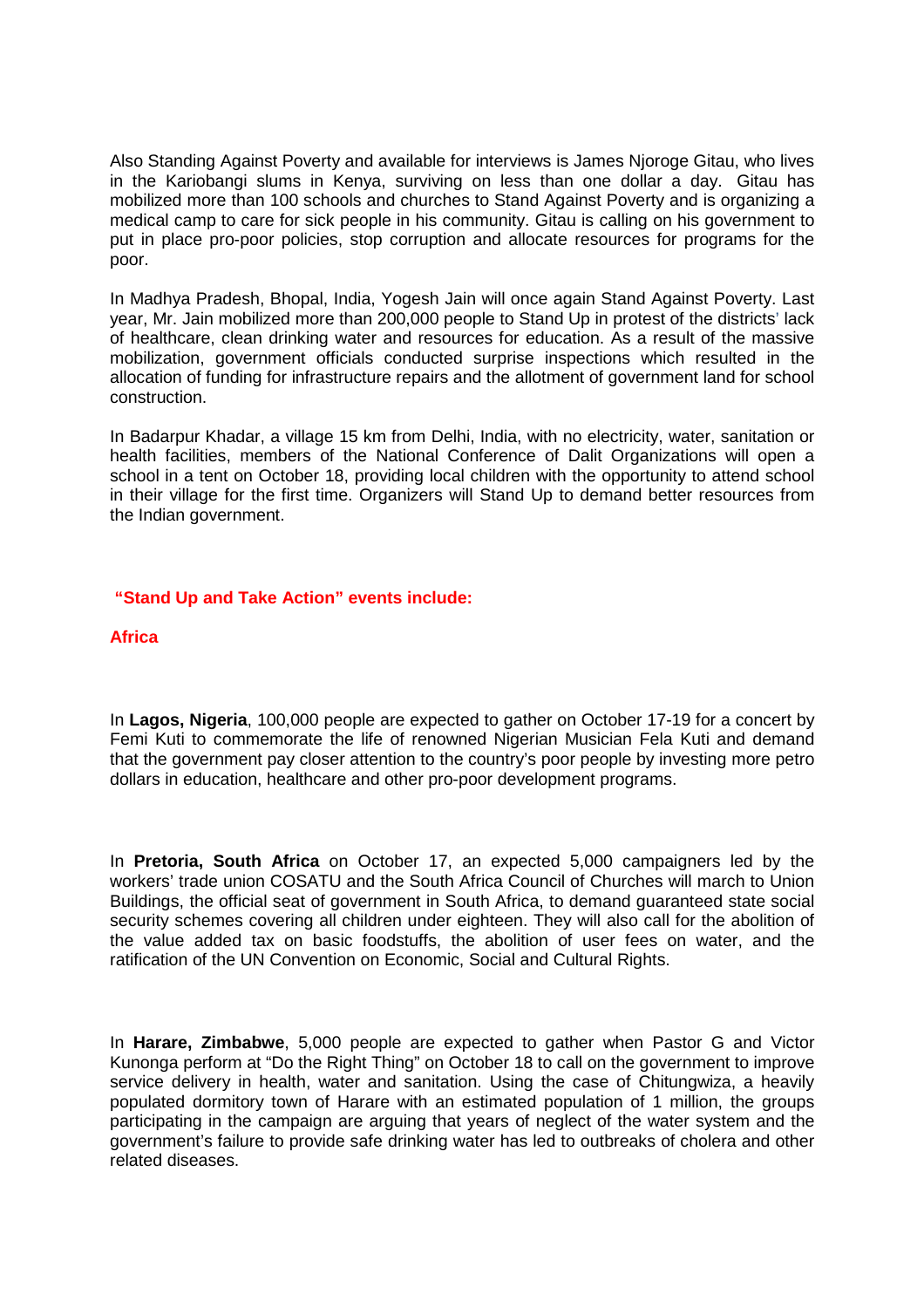In **Togo**, caravans will travel around the country to towns and villages, with each visit focusing on a specific MDG. The tour will culminate at a beach where 5,000 people are expected to gather to Stand Up together on October 19.

In **Nairobi, Kenya** on October 18, several top artists including Sarah Mitaru, Jua Kali and Jaky Malley Ringtone will join hands to host a concert aimed at protesting rising costs and reminding world leaders that Africans will not accept a new slavery through retrogressive trade policies such as the Economic Partnership Agreements.

# **Asia**

In **Delhi, India**, members of the National Conference of Dalit Organizations and Amnesty International, India will meet with Parliamentarians on October 17 to demand resources for the most vulnerable and socially excluded groups. Also in Delhi, celebrities and more than 10,000 people are expected to gather for a mass mobilization on Parliament Street.

In **Daltonganj, Jharkhand, India** more than 30,000 people from 600 villages and 18 districts are expected to gather on October 17 and 18 at a mass mobilization to demand poverty alleviation measures from the government and the achievement of the MDGs. The gathering, called Mahapanchayat, will be addressed by the Chief Minister of Jharkhand.

In **Indonesia** on October 17, Muslims will Stand Against Poverty at more than 400 mosques in a statement of solidarity to encourage the government to commit to more pro-poor policies.

In the **Philippines**, the National Anti-Poverty Commission and other civil society actors are expected to mobilize more than 10 million people at events including a National People's Day on October 18, which will offer medical services and a job fair. Also in the Philippines there will be a "Stand Up and Take Action" Rap Contest for community youth groups in metro Manila on October 17 and a bike run on October 19.

In **Thailand**, at least 180,000 people living below the national poverty line are expected to participate in poverty reduction clinics organized by the Ministry of Interior, which will encourage domestic and individual savings, health promotion, and empowerment of the poor.

In **China**, a Poverty and Migration Forum hosted in Beijing will include large numbers of people Standing Up.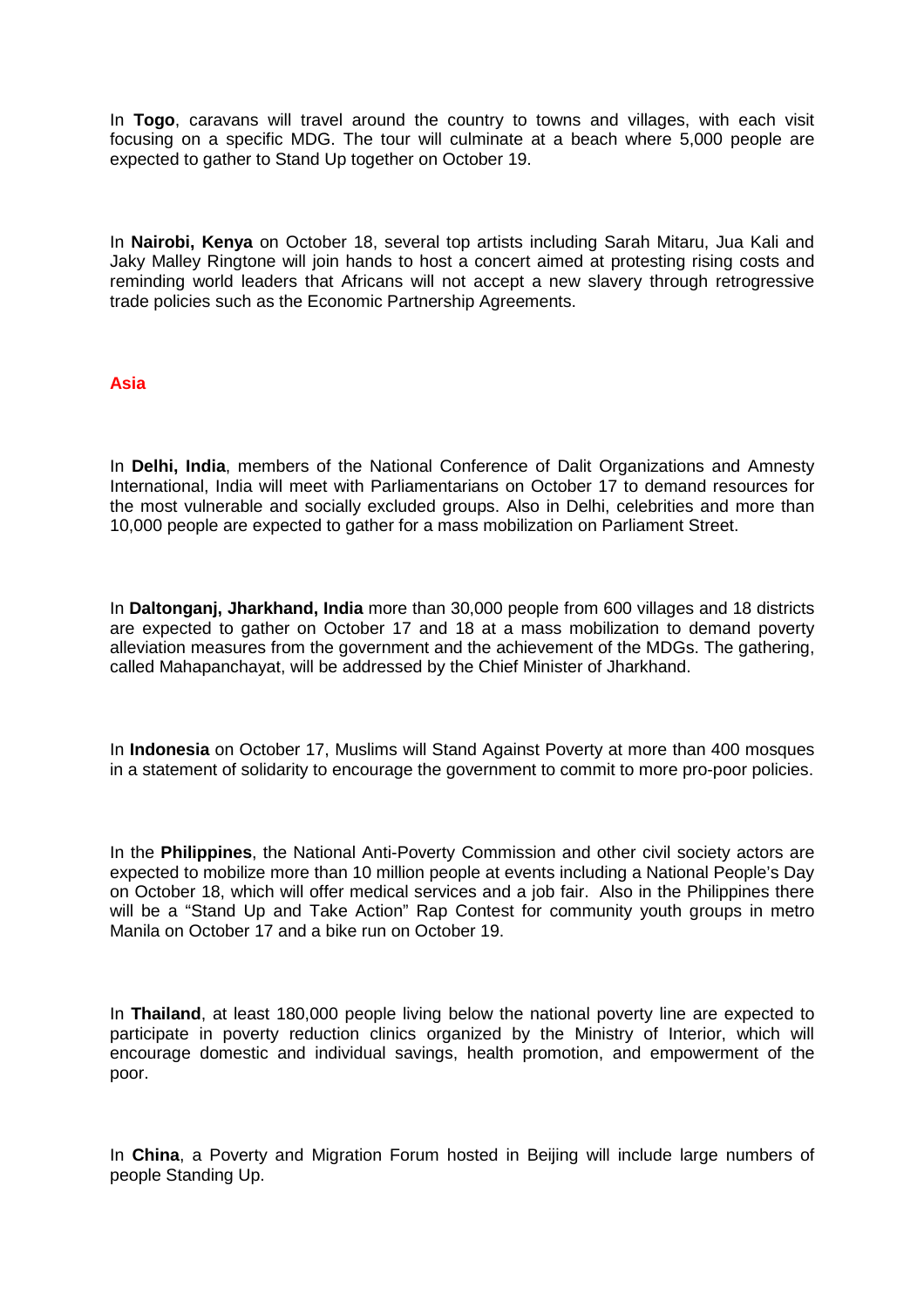In **Singapore,** bands including Vertical Rush and Jack and Rai will play at Youth Park on October 18 to express their demands to end world poverty and a new 2015 Countdown Clock will be launched to show leaders how much time -- person by person, second by second - is left to achieve the MDGs.

## **Europe**

In **Italy**, 80,000 people are expected to take part in 10 simultaneous Stand Up events in 9 cities including Venice, Bologna, Florence, Milan and Rome on October 18. Nine huge chairs without seats will be installed simultaneously in 9 squares to signify that people will not remain seated until their government delivers more and better aid. On October 19, 300,000 supporters are expected to Stand Up at the Italian Premier League football match. Also on October 19, sea dolphins will Stand Against Poverty at the Oltremare Park in Riccione.

In **Portugal**, members of the Star Trackers group will parachute over Évora, a Unesco World heritage site, on October 17 to raise awareness of the MDGs and demand more and better aid.

**In Scotland/ UK,** the Glasgow City Council has passed a motion to recognize the International Day for the Eradication of Poverty and will call on all Glaswegians to "Stand Up and Take Action" against child poverty in Scotland. A march from Glasgow Cathedral to Glasgow's George Square aims to mobilize 3,000 people.

In **Spain**, thousands of people are expected to gather to march against poverty in Madrid on October 17 under the "Rebélate contra la Pobreza" initiative. Simultaneous anti-poverty mobilizations will occur on October 17 and 18 in more than 20 cities, including Palma de Mallorca, Sevilla, Zaragoza, Donosti, Bilbao, A Coruña, Badajoz, Cuenca and Valencia.

In **Germany,** video messages from members of the World Future Council who received alternative Nobel prizes will be shown at the Sony Center in Berlin on October 17 to demand more and better aid. At the end, the pop group Culcha Candela will lead the Stand Up moment.

In **Belgium**, at the beginning of nine football matches on October 18-19, tens of thousands of fans will be asked to recite a pledge and Stand Against Poverty.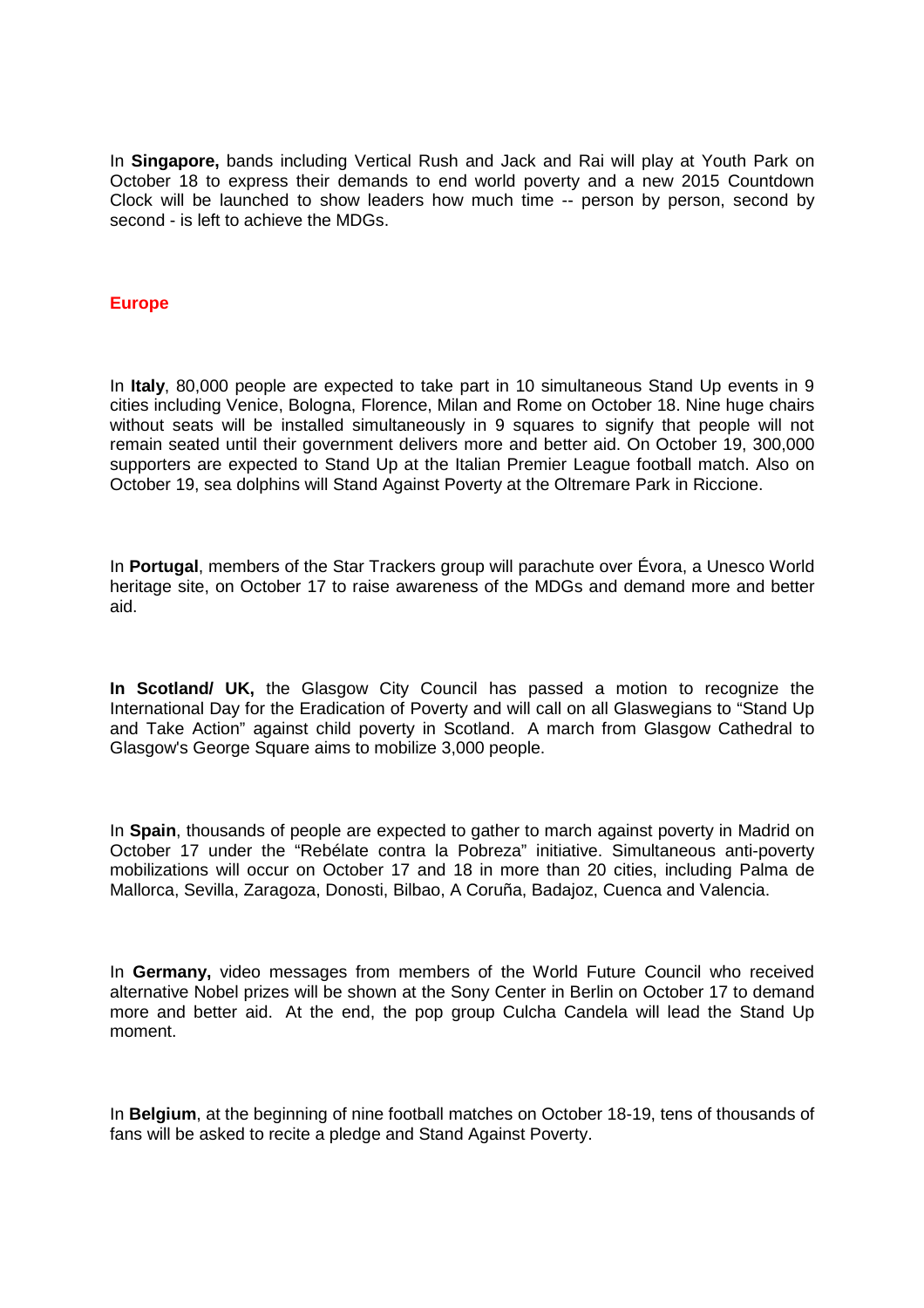## **North America**

In the **United States and Canada**, students will join campus programs and challenges to build political will to end extreme poverty by hosting teach-ins, Stand Up rallies, and other campus events.

Throughout the **United States and Canada**, faith groups are organizing Sabbaths, Sevas, and Sadaqas to rally believers of all faiths --Christians, Jews, Muslims, Hindus and others - to learn about and take action on behalf of people living in extreme poverty and dying from preventable diseases.

#### **Middle East/ Arab region**

In **Palestine**, 500,000 pupils are expected to Stand Up in schools. Students in 15 university branches will organize media debates to demand a lending fund for poor students.

# **Latin America and Caribbean**

In **Santiago, Chile** there will be a walk between Arms Square and Constitution Square on October 17 featuring a moving wall on which people can take action by writing messages. At the event, citizens will ask municipal candidates to sign a commitment against poverty.

In **El Salvador**, citizens will Stand Up at a Presidential Candidates Forum on October 17.

#### **Global**

Members of the Art of Living Foundation, one of the largest spiritual movements in the world, will mobilize to plant more than 100 million trees around the world.

Screenings of the independent film "The End of Poverty?" by Cinema Libre Productions will take place in about 15 locations worldwide including the Sao Paulo Film Festival Sydney, Washington DC, and Brussels., London,